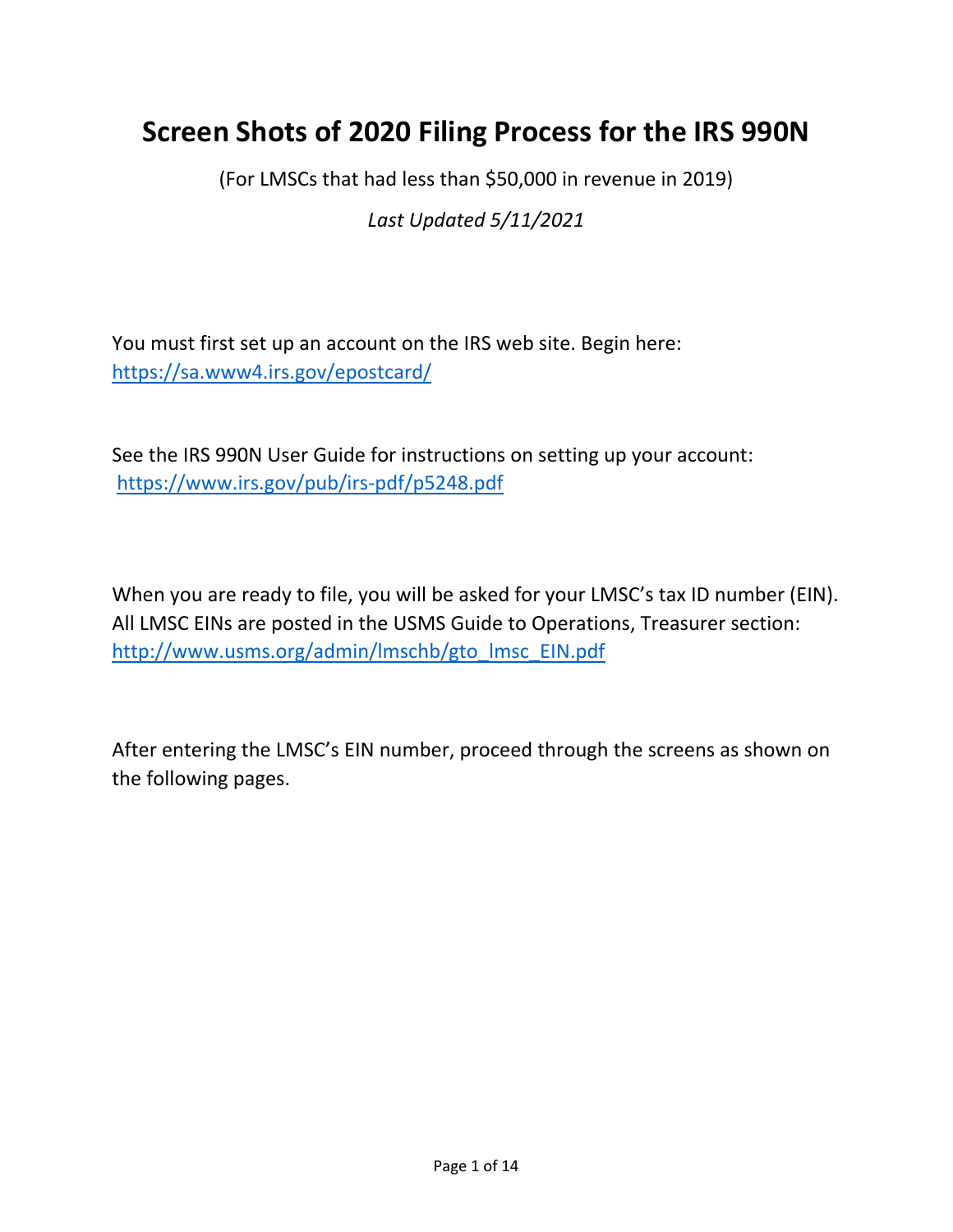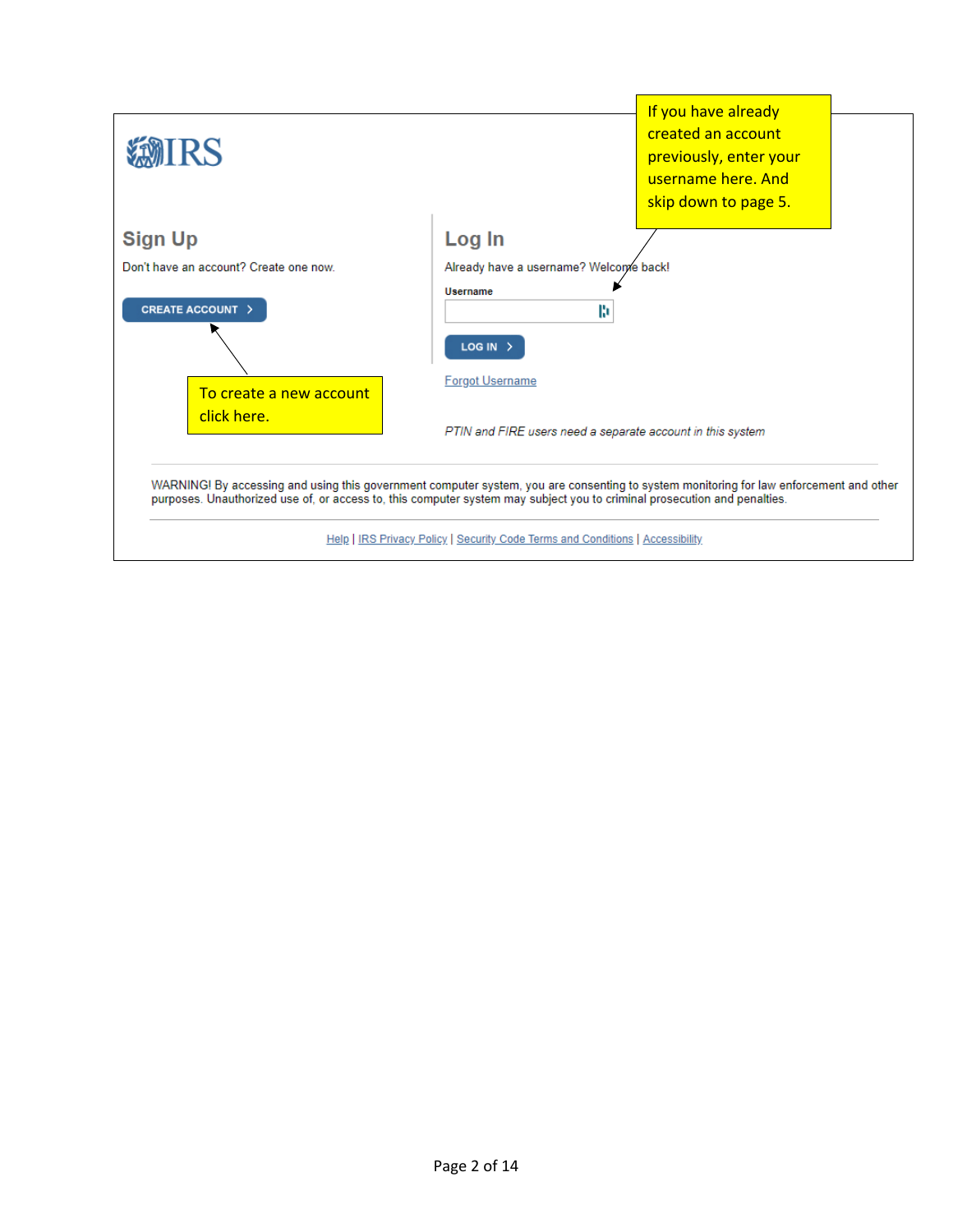

## **Let's Get Started!**

It sounds like you have all the necessary information available and can begin.



A confirmation code will be sent to your email address. You will need to get the code and enter it on the next screen.

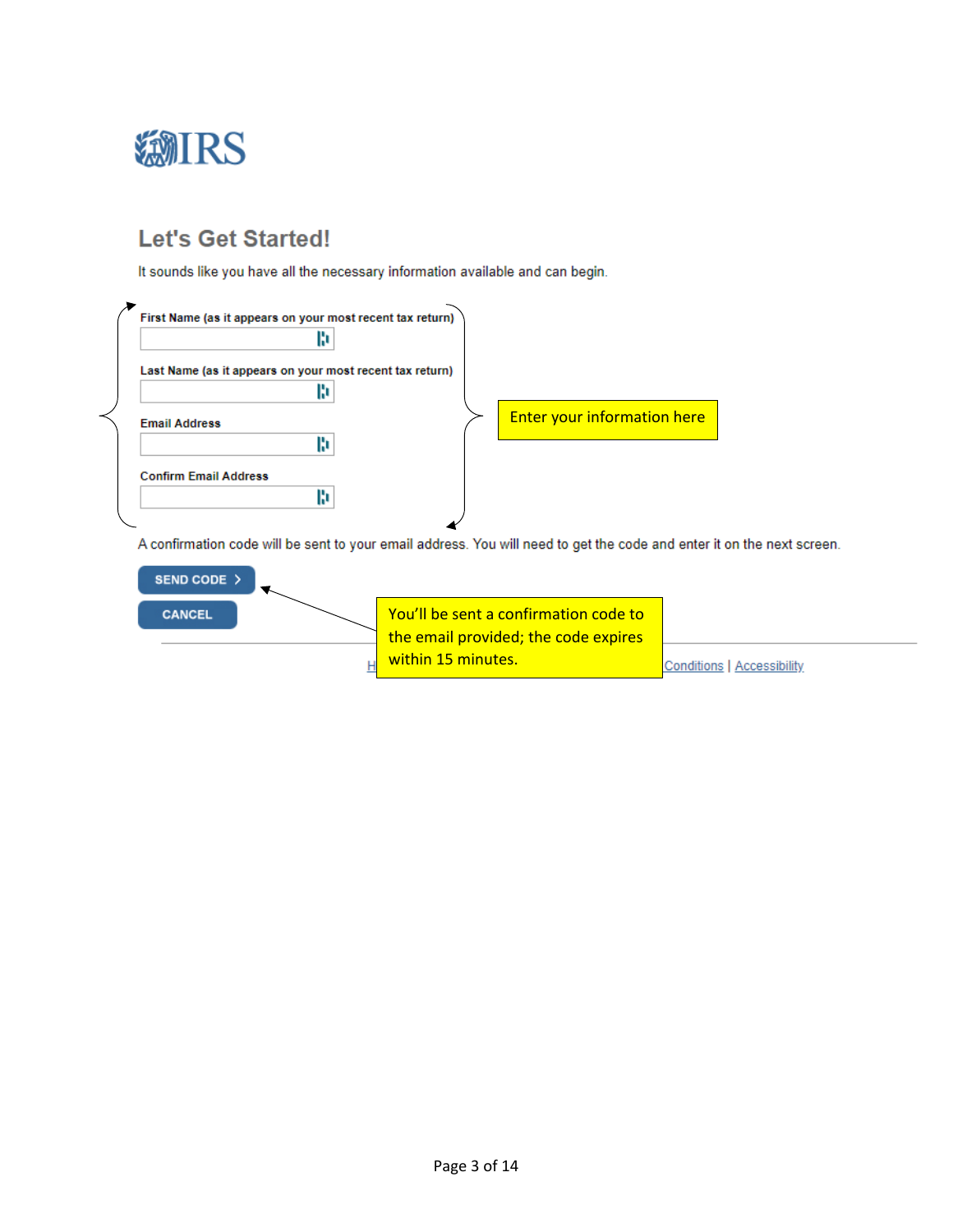| IRS                                                            |                                                                                           |
|----------------------------------------------------------------|-------------------------------------------------------------------------------------------|
| <b>Check Your Email</b>                                        |                                                                                           |
| We just sent a confirmation code to<br>your confirmation code. | This code is valid for 15 minutes. Open your email in a new window to get<br>XXXXXXXXXXXX |
|                                                                | <b>IMPORTANT:</b> Keep this window open to avoid having to start over.                    |
| Enter the one-time code we emailed you:<br>ا ا -               |                                                                                           |
| Didn't receive the confirmation code? Resend the email.        |                                                                                           |
| CONTINUE >                                                     |                                                                                           |
| <b>CANCEL</b>                                                  | Enter the confirmation code that was                                                      |
|                                                                | sent to the email address provided                                                        |
|                                                                | Conditions   Accessibility<br>on the previous screen.                                     |
|                                                                |                                                                                           |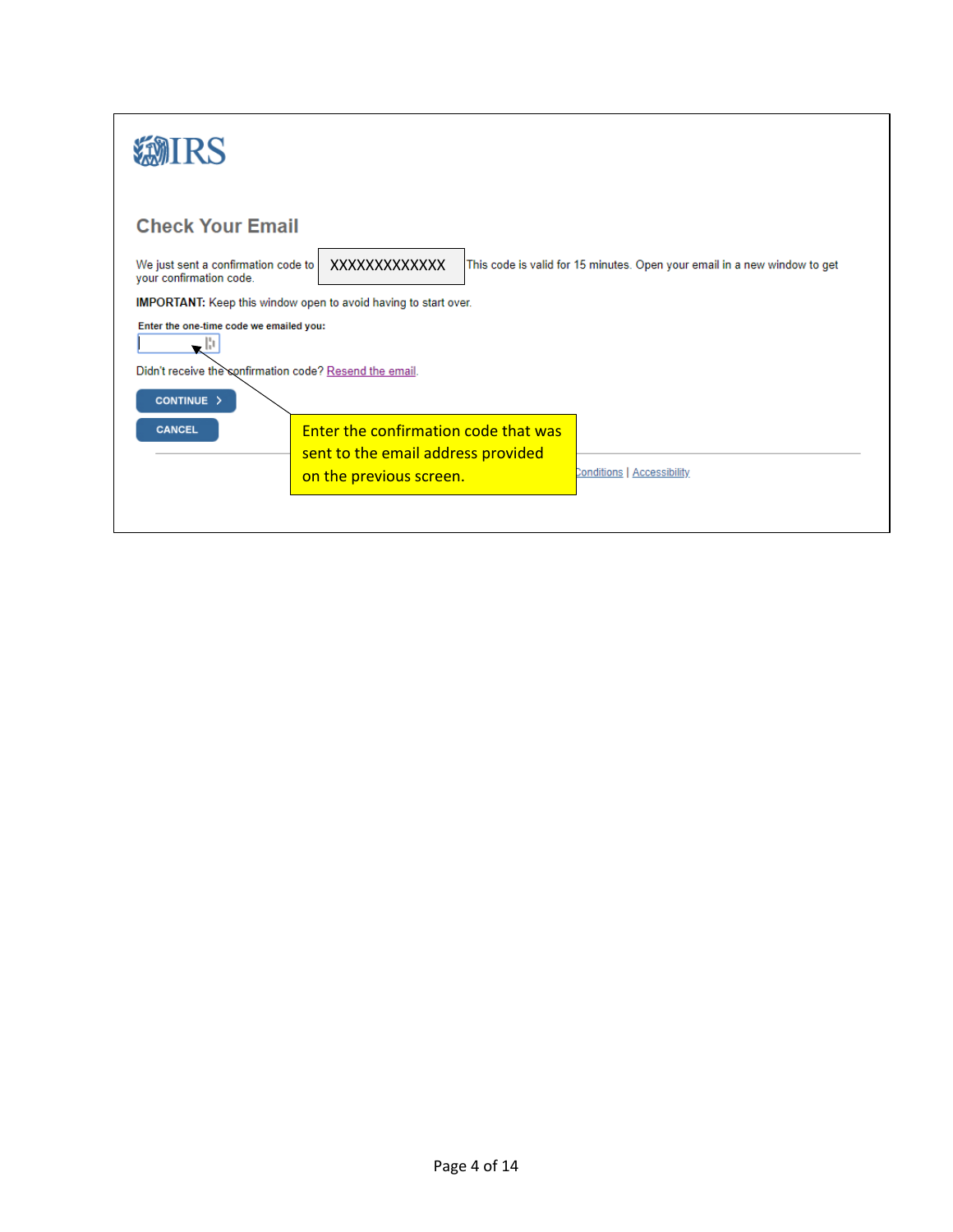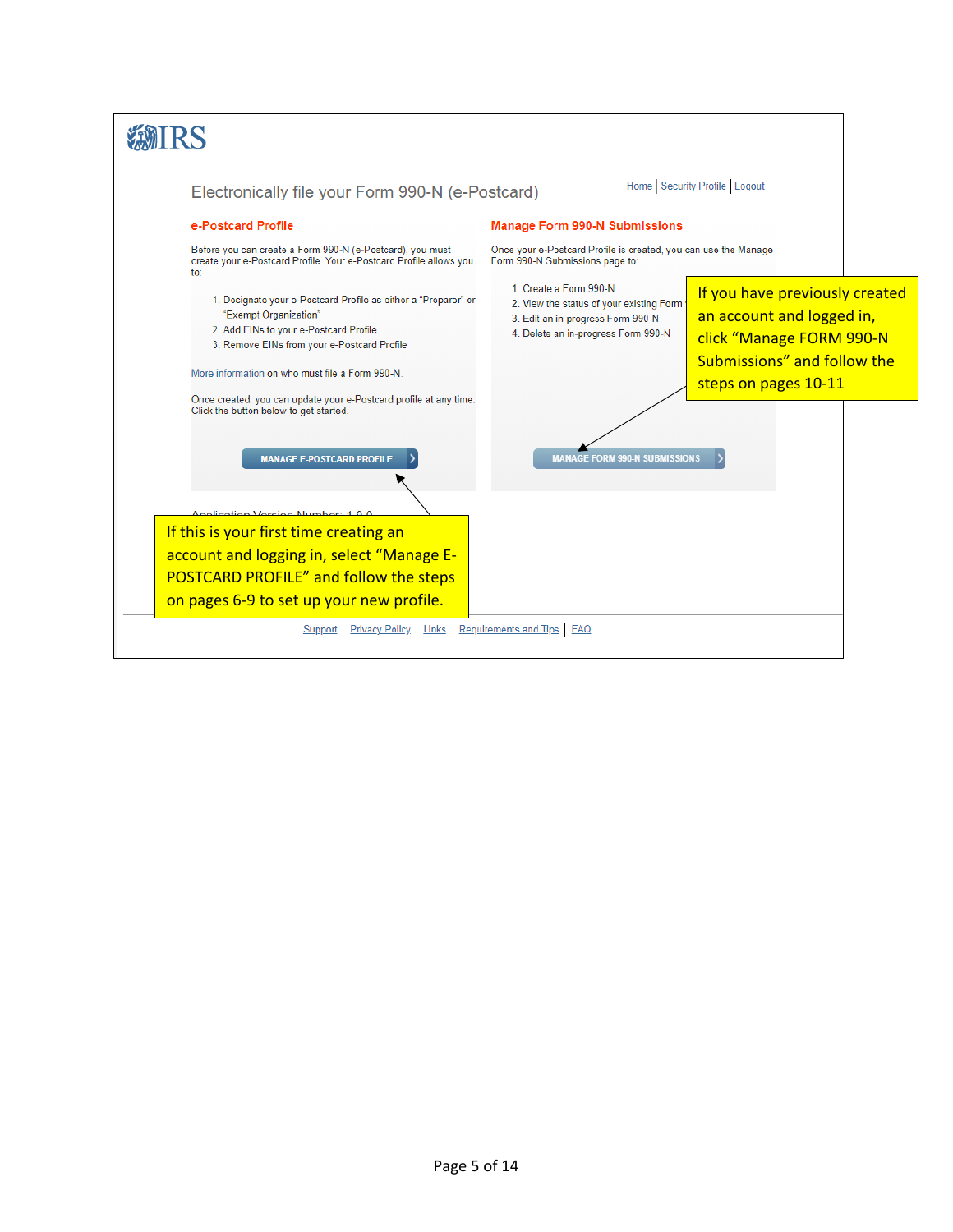**New Account Setup Screen Shots**

| IRS              |                                                                                                |                   |                             |                                                |                              |
|------------------|------------------------------------------------------------------------------------------------|-------------------|-----------------------------|------------------------------------------------|------------------------------|
|                  | e-Postcard Profile                                                                             |                   |                             |                                                | Home Security Profile Logout |
|                  | e-Postcard Profile                                                                             | <b>Select EIN</b> | <b>Organization Details</b> | <b>Contact Information</b>                     | Confirmation                 |
| <b>User Type</b> | Please select Exempt Organization or Preparer<br><b>Exempt Organization</b><br><b>PREVIOUS</b> | <b>CONTINUE</b>   |                             | Select "Exempt Organization" from<br>this list |                              |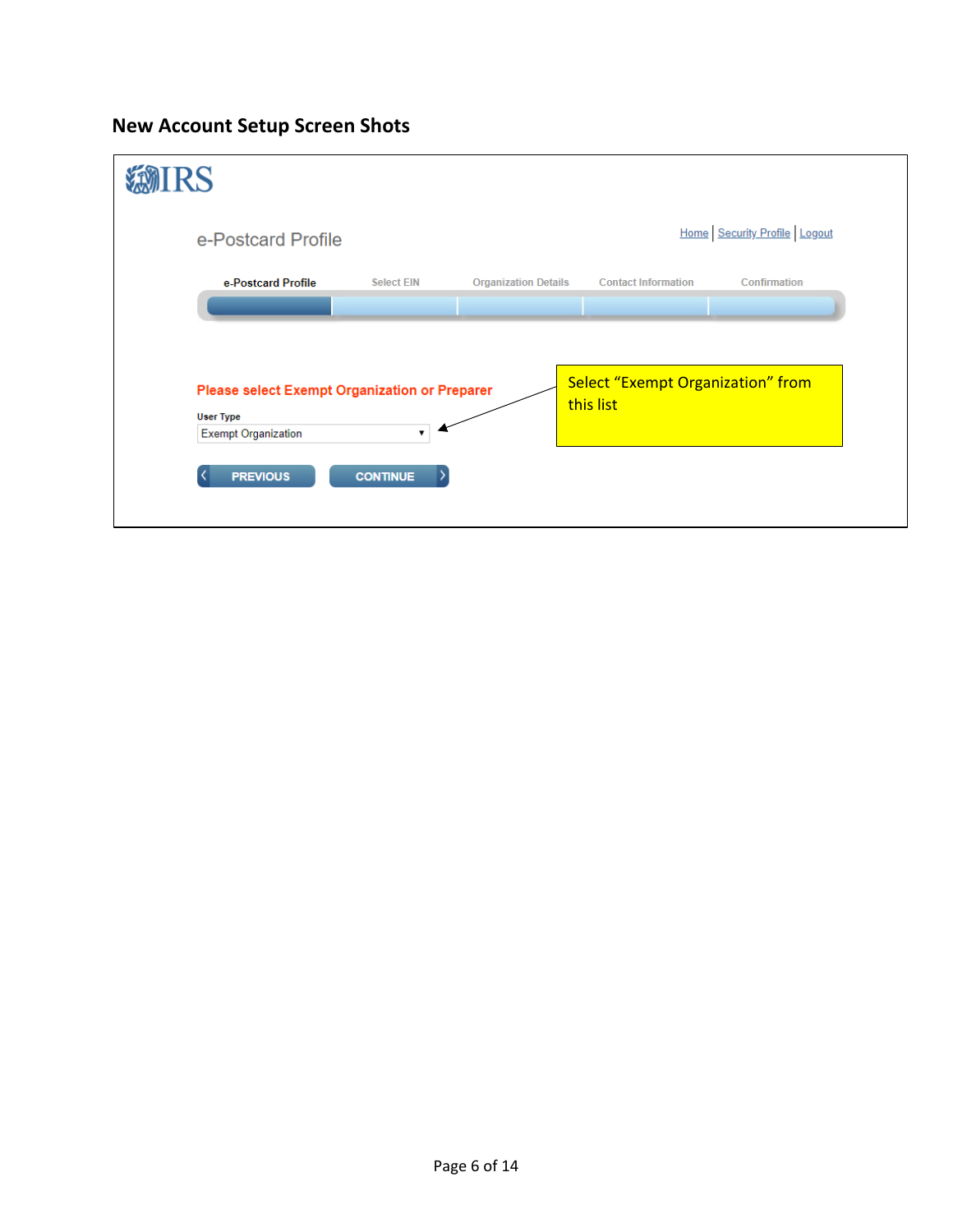### **New Account Setup Screen Shots**

| <b>RS</b>                                                                               |                          |                                  |                                             |                              |
|-----------------------------------------------------------------------------------------|--------------------------|----------------------------------|---------------------------------------------|------------------------------|
| e-Postcard Profile                                                                      |                          |                                  |                                             | Home Security Profile Logout |
| e-Postcard Profile                                                                      | <b>Select EIN</b>        | <b>Organization Details</b>      | <b>Contact Information</b>                  | Confirmation                 |
| You are logged in as: Exempt Organization<br><b>EIN</b>                                 | <b>ADD EIN</b>           | Edit user type<br>be found here) | Enter your LMSC's tax ID (EIN) number. (Can |                              |
| <b>Currently Associated EIN(s)</b>                                                      |                          | Then select "Add EIN"            |                                             |                              |
| <b>Organization Name</b><br><b>EIN</b><br>No EINs are currently associated with your ID |                          |                                  | <b>Date Added</b>                           | <b>Delete</b>                |
| <b>DELETE EIN</b>                                                                       | <b>CREATE NEW FILING</b> |                                  |                                             |                              |

### **New Account Setup Screen Shots**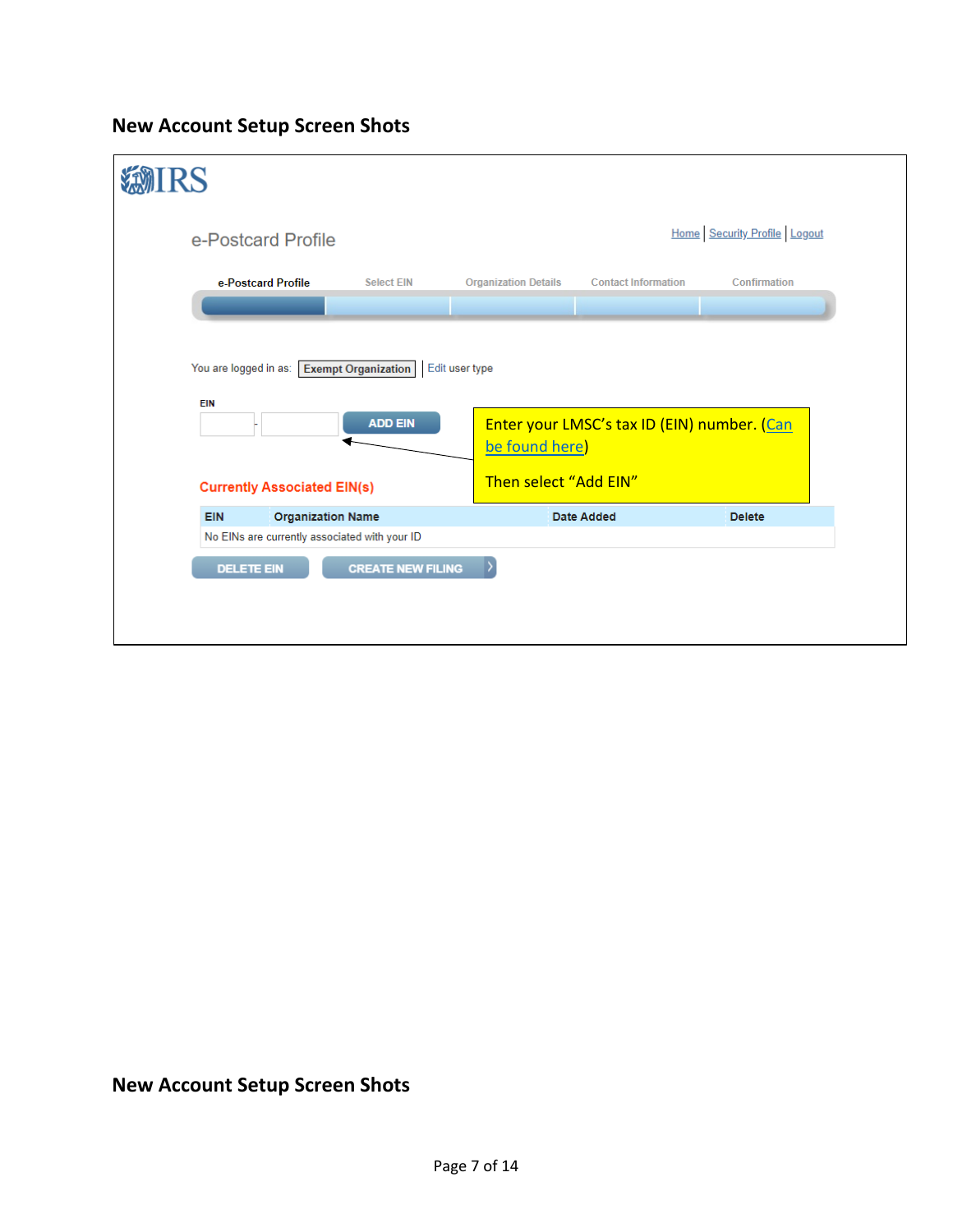| e-Postcard Profile                                                        |                                              |                             |                                                                                                            | Home Security Profile Logout |  |
|---------------------------------------------------------------------------|----------------------------------------------|-----------------------------|------------------------------------------------------------------------------------------------------------|------------------------------|--|
| e-Postcard Profile                                                        | <b>Select EIN</b>                            | <b>Organization Details</b> | <b>Contact Information</b>                                                                                 | Confirmation                 |  |
| You are logged in as:<br><b>EIN</b><br><b>Currently Associated EIN(s)</b> | <b>Exempt Organization</b><br><b>ADD EIN</b> | Edit user type              |                                                                                                            |                              |  |
| <b>EIN</b>                                                                | <b>Organization Name</b>                     |                             | Date Added                                                                                                 | <b>Delete</b>                |  |
| XXXXXXXXXXXX                                                              | UNITED STATES MASTERS SWIMMING INC           |                             | 04/30/2020                                                                                                 | ∩                            |  |
| <b>DELETE EIN</b>                                                         | <b>CREATE NEW FILING</b>                     | ««« Prev                    | Your EIN will then appear under the<br>"Currently Associated EIN(s) section.<br>Select "CREATE NEW FILING" |                              |  |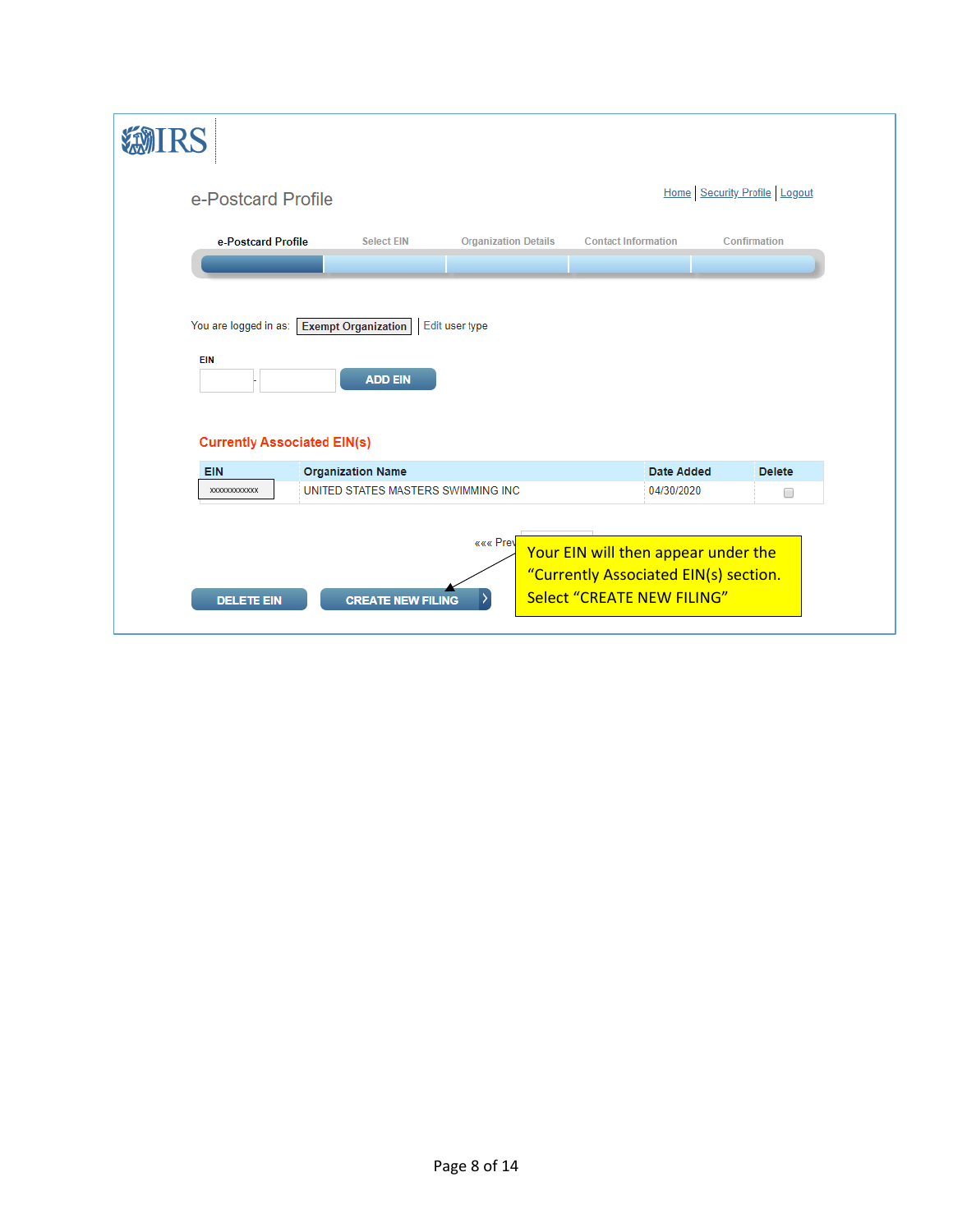### **New Account Setup Screen Shots**

| <b>IRS</b>                                                         |                                    |                             |                            |                                    |
|--------------------------------------------------------------------|------------------------------------|-----------------------------|----------------------------|------------------------------------|
| <b>Select EIN</b>                                                  |                                    |                             |                            | Home Security Profile Logout       |
| e-Postcard Profile                                                 | <b>Select EIN</b>                  | <b>Organization Details</b> | <b>Contact Information</b> | Confirmation                       |
|                                                                    |                                    |                             |                            |                                    |
| Please select the EIN for which you want to file for<br><b>EIN</b> |                                    |                             |                            |                                    |
| XXXXXXXXXXXX<br><b>MANAGE E-POSTCARD PROFILE</b><br>ᄾ              | UNITED STATES MASTERS SWIMMING INC | <b>CONTINUE</b>             |                            |                                    |
|                                                                    |                                    |                             |                            |                                    |
|                                                                    |                                    |                             |                            | Select your EIN from the drop-down |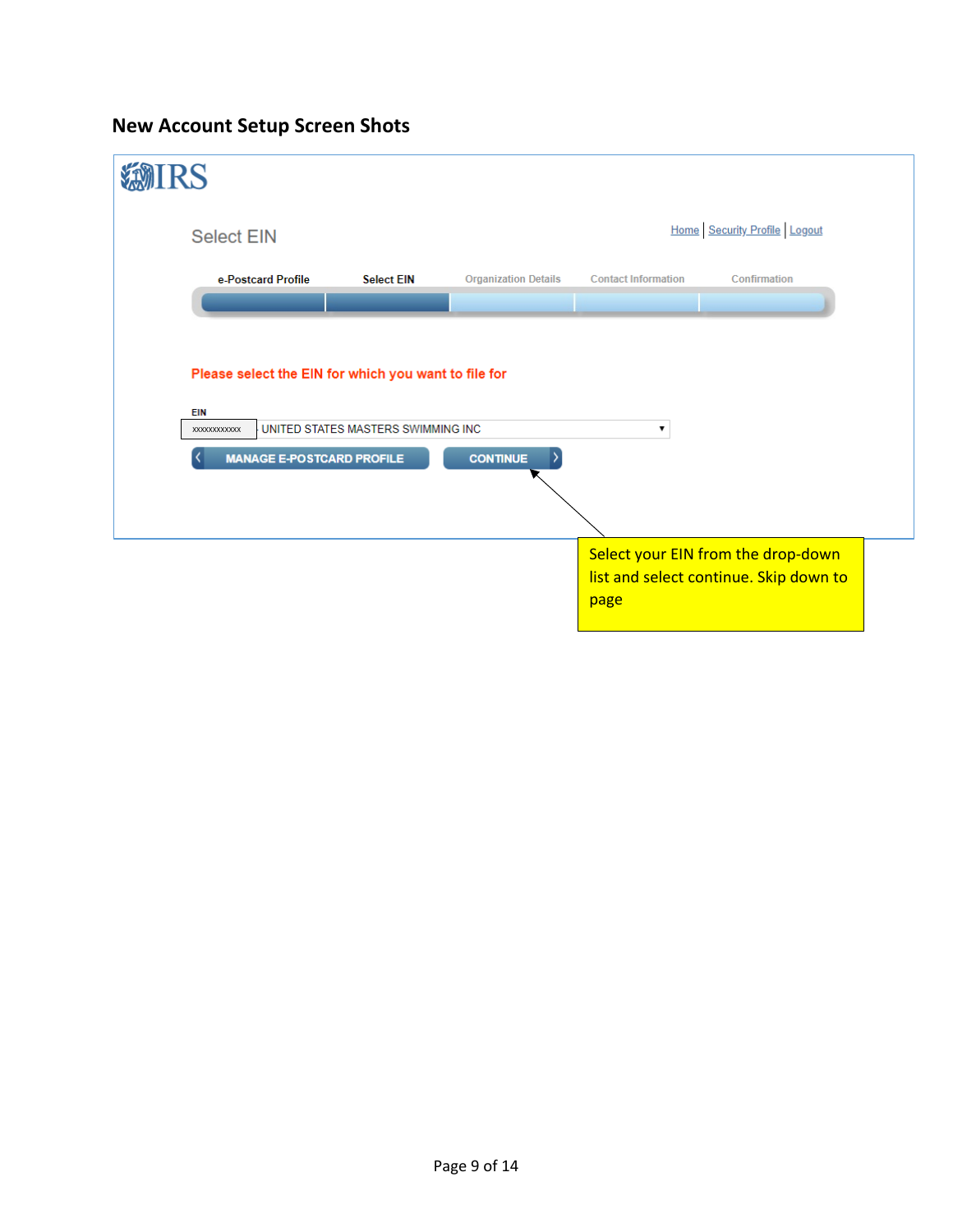#### *SMIRS* Home Security Profile Logout Manage Form 990-N (e-Postcard) EIN **Organization Name Submission ID Action** Tax **End Date** Created **Status** Year On XXXXXXXXXXXX XXXXXXXXXXXX Get Updated **Status** ««« Prev Page 1  $\vee$  Next » » **CREATE NEW FILING** D Select "Create New Filing"



| <b>Select EIN</b>                                    |                   |                             |                                    | Home Security Profile Logout |
|------------------------------------------------------|-------------------|-----------------------------|------------------------------------|------------------------------|
| e-Postcard Profile                                   | <b>Select EIN</b> | <b>Organization Details</b> | <b>Contact Information</b>         | Confirmation                 |
|                                                      |                   |                             |                                    |                              |
| Please select the EIN for which you want to file for |                   |                             |                                    |                              |
| EIN<br>--Select EIN--                                |                   |                             | $\checkmark$                       |                              |
| <b>MANAGE E-POSTCARD PROFILE</b>                     |                   | <b>CONTINUE</b>             |                                    |                              |
|                                                      |                   |                             |                                    |                              |
|                                                      |                   |                             | Select your EIN from the drop-down |                              |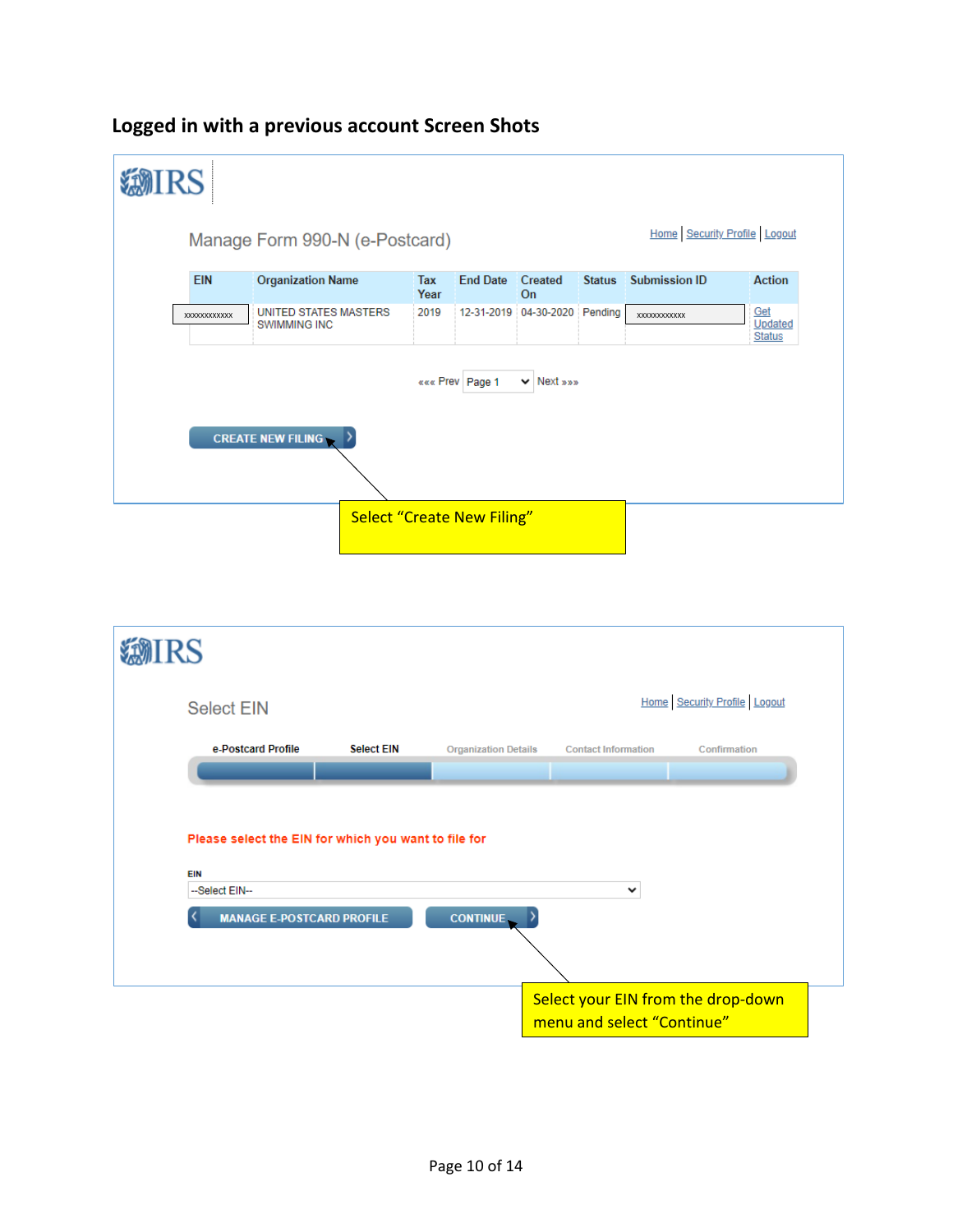# **Filing your Electronic Form 990-N**

| e-Postcard Profile                                         | <b>Select EIN</b> | <b>Organization Details</b> | <b>Contact Information</b>  | Confirmation                    |
|------------------------------------------------------------|-------------------|-----------------------------|-----------------------------|---------------------------------|
|                                                            |                   |                             |                             |                                 |
|                                                            |                   |                             |                             |                                 |
|                                                            |                   |                             |                             |                                 |
|                                                            |                   |                             |                             |                                 |
| Electronic Notice-Form 990-N (e-Postcard)                  |                   |                             |                             |                                 |
| <b>Organization Information</b>                            |                   |                             |                             |                                 |
| For the tax year ending                                    |                   |                             |                             |                                 |
| December 31, 2020                                          |                   |                             |                             |                                 |
|                                                            |                   |                             |                             |                                 |
| Has your organization terminated or gone out of business?  |                   |                             |                             |                                 |
| --Select One--                                             |                   |                             |                             |                                 |
|                                                            |                   |                             |                             |                                 |
| Are your gross receipts normally \$50,000 or less?         |                   |                             |                             |                                 |
|                                                            | 7<br>╰            |                             |                             |                                 |
|                                                            |                   |                             |                             |                                 |
| --Select One--                                             |                   |                             |                             |                                 |
|                                                            |                   |                             |                             |                                 |
| Organization's legal name - Line 1                         |                   |                             |                             |                                 |
| UNITED STATES MASTERS SWIMMING INC.                        |                   | 2                           |                             |                                 |
|                                                            |                   |                             |                             |                                 |
| Organization's legal name -Line 2                          |                   |                             |                             |                                 |
|                                                            |                   | 9                           |                             |                                 |
|                                                            |                   |                             | tax ID (EIN) number (Can be |                                 |
| <b>Employer Identification Number (EIN)</b><br>XXXXXXXXXXX |                   |                             | found here)                 | Verify that this is your LMSC's |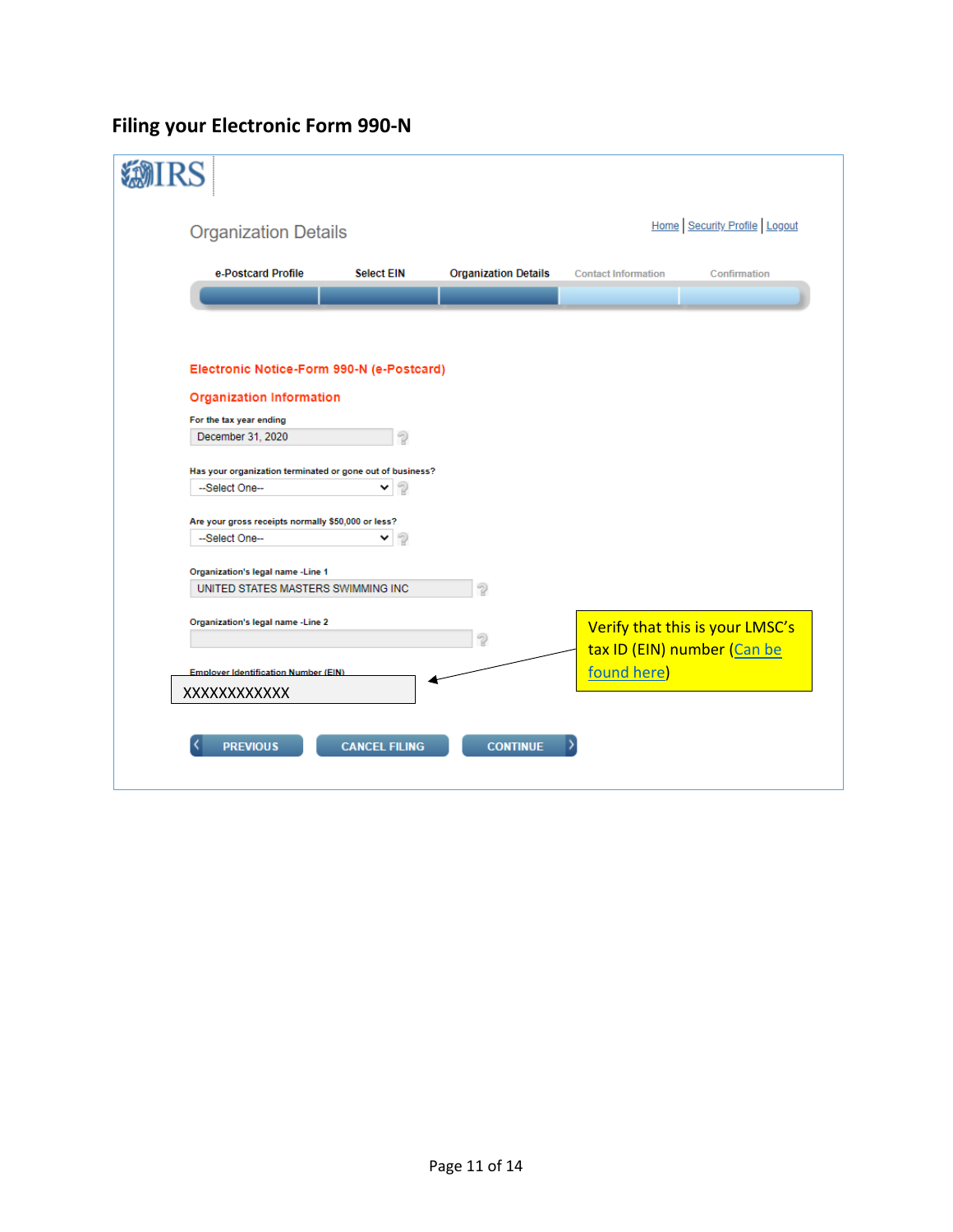| IRS                                                                                |                   |                             |                            |                                     |  |
|------------------------------------------------------------------------------------|-------------------|-----------------------------|----------------------------|-------------------------------------|--|
| <b>Contact Information</b>                                                         |                   |                             |                            | Home Security Profile Logout        |  |
| e-Postcard Profile                                                                 | <b>Select EIN</b> | <b>Organization Details</b> | <b>Contact Information</b> | Confirmation                        |  |
|                                                                                    |                   |                             |                            |                                     |  |
| Electronic Notice-Form 990-N (e-Postcard)                                          |                   |                             |                            |                                     |  |
| <b>Organization Address and Principal Officer Information</b>                      |                   |                             |                            |                                     |  |
|                                                                                    |                   |                             |                            |                                     |  |
| Organization's legal name: UNITED STATES MASTERS SWIMMING INC                      |                   |                             |                            |                                     |  |
| If your organization conducts business using another name (DBA), enter other name: |                   |                             |                            |                                     |  |
| $*$ = required field                                                               |                   |                             |                            | <b>Enter the name of your LMSC</b>  |  |
| Organization:                                                                      |                   |                             |                            | here, usually in the format of      |  |
| <b>DBA Name</b>                                                                    |                   |                             |                            | " Masters Swimming                  |  |
|                                                                                    |                   | ?                           |                            | Committee."                         |  |
| <b>DBA Name - continued</b>                                                        |                   | $\mathcal{D}$               |                            | <b>NOTE that the text boxes are</b> |  |
|                                                                                    |                   |                             |                            | limited to 35 CHARACTERS each,      |  |
| <b>ENTER ADDITIONAL DBA NAMES</b>                                                  |                   |                             |                            | so for a long LMSC name you         |  |
|                                                                                    |                   |                             |                            | will need to put part of it on the  |  |
|                                                                                    |                   |                             |                            | second line as shown here.          |  |
|                                                                                    |                   |                             |                            |                                     |  |
|                                                                                    |                   |                             |                            | NO periods, slashes, etc., in any   |  |
|                                                                                    |                   |                             |                            | text fields! The only allowable     |  |
|                                                                                    |                   |                             |                            | characters are letters, numbers,    |  |
|                                                                                    |                   |                             |                            | and hyphens. Everything else        |  |

will cause a rejection!!!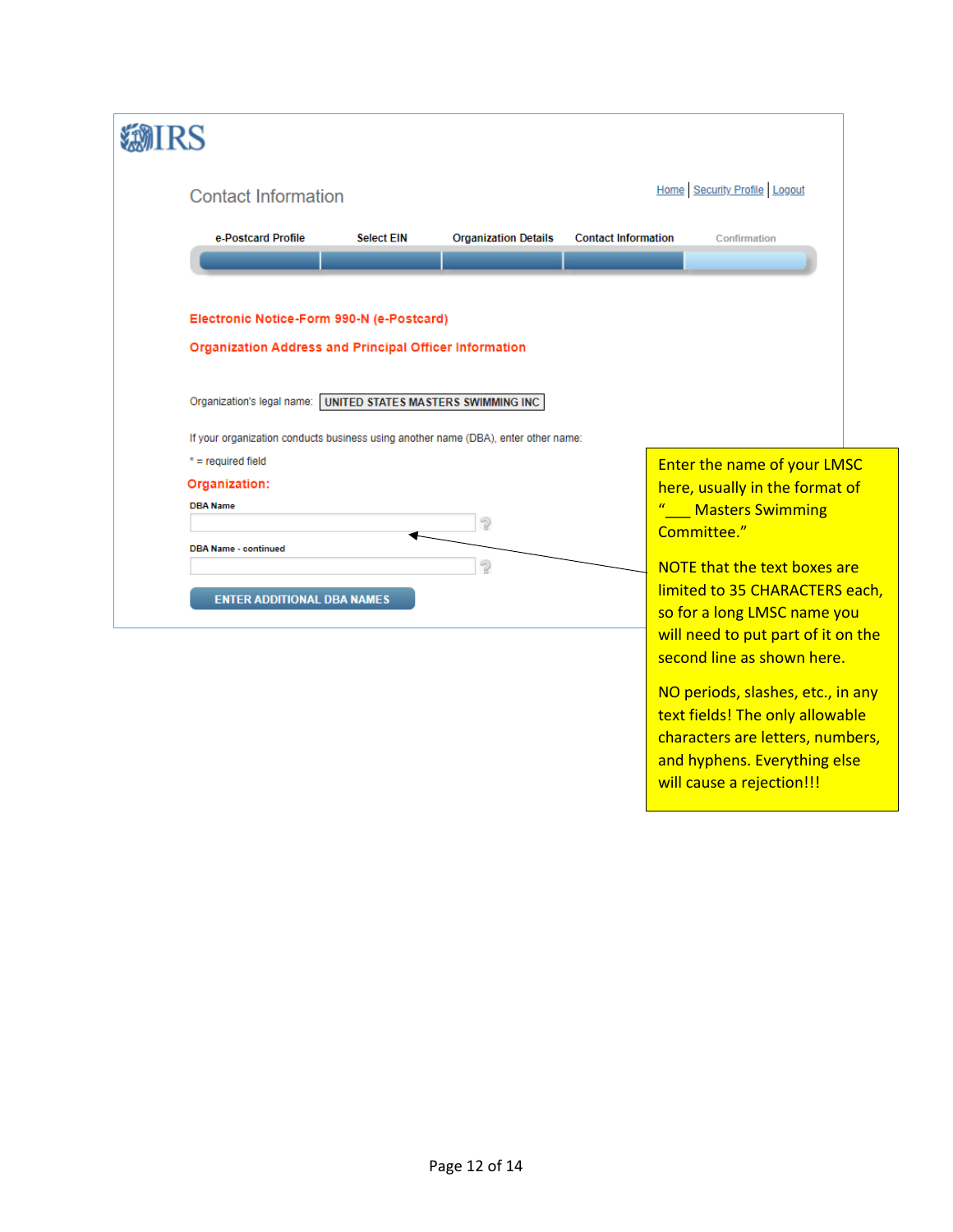|                                               | B.<br>? |                                                                      |
|-----------------------------------------------|---------|----------------------------------------------------------------------|
|                                               |         |                                                                      |
| City or Town*                                 | B.<br>2 |                                                                      |
| State*                                        |         |                                                                      |
| --Select One--                                | 2       |                                                                      |
| Zip Code*                                     |         |                                                                      |
|                                               | B.<br>2 |                                                                      |
| Organization's website address, if applicable |         |                                                                      |
|                                               | 2<br>B  |                                                                      |
|                                               |         |                                                                      |
| <b>Principal Officer:</b>                     |         |                                                                      |
| Type of Name*<br>--Select One--               | 2<br>v  | The principal officer is usually<br>listed as the LMSC chair or      |
| Person Name*                                  |         | treasurer, or whoever is located at                                  |
|                                               | ?       | the LMSC's mailing address                                           |
|                                               |         |                                                                      |
| Country*<br>--Select One--                    | 7<br>v  | NO periods, slashes, etc., in any<br>text fields! The only allowable |
| Number and Street (or PO Box)*                |         | characters are letters, numbers,                                     |
|                                               | B.<br>? | and hyphens. Everything else will                                    |
| City or Town*                                 |         | cause a rejection!!!                                                 |
|                                               | ?<br>B. |                                                                      |
| State*                                        |         |                                                                      |
| --Select One--                                |         |                                                                      |
| Zip Code*                                     |         |                                                                      |
|                                               | B<br>2  |                                                                      |
|                                               |         |                                                                      |
| <b>PREVIOUS</b><br><b>CANCEL FILING</b>       |         | <b>SAVE FILING</b><br><b>SUBMIT FILING</b>                           |
|                                               |         |                                                                      |
|                                               |         |                                                                      |
|                                               |         |                                                                      |